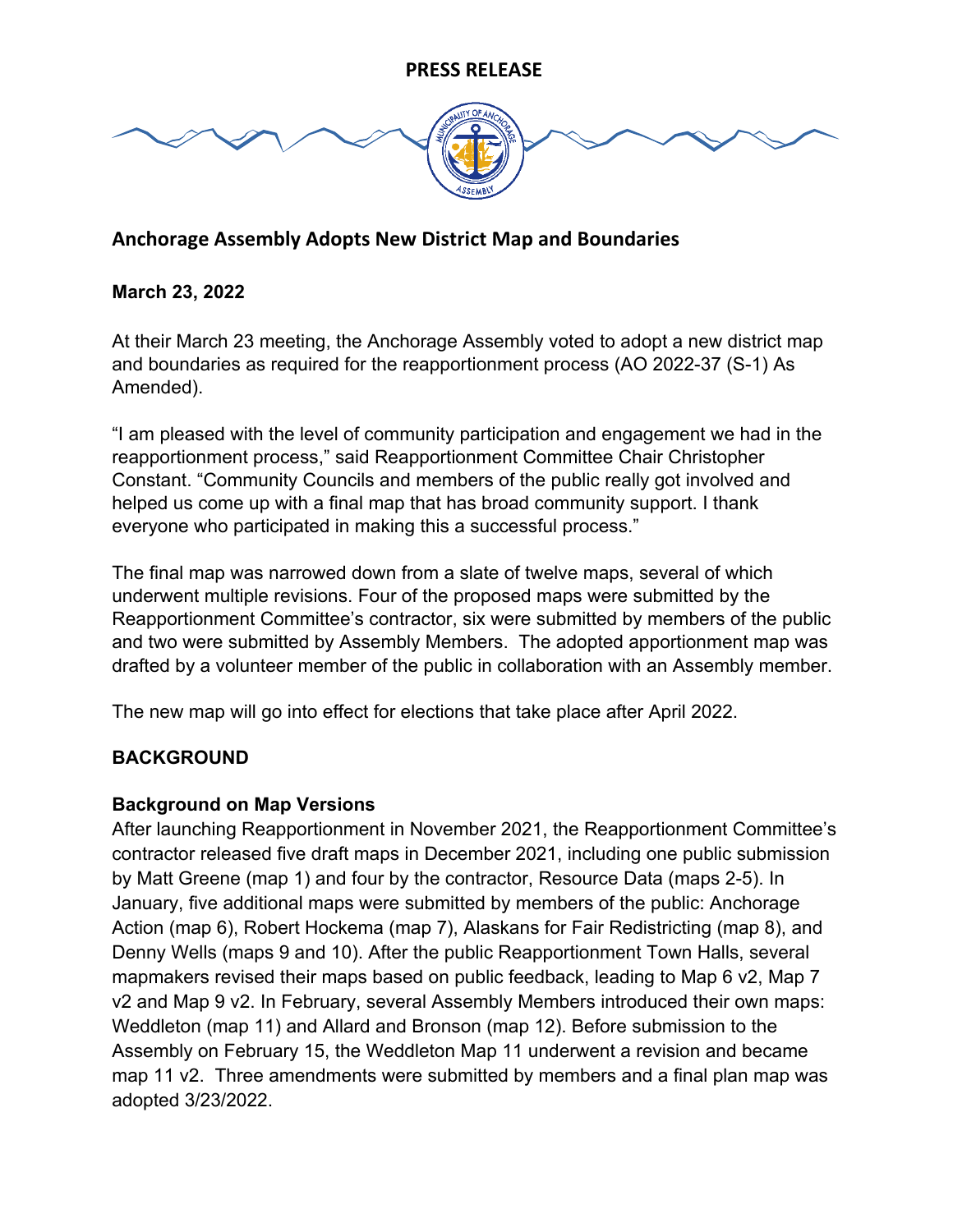## **Timeline and Public Outreach Process**

- The Reapportionment Committee was formed on September 9, 2021 and Assembly members were informed that work was being done on Anchorage Reapportionment.
- The Reapportionment Committee allowed for public participation at the following meetings:
	- o October 12, 2021
	- o October 27, 2021
	- o November 10, 2021
	- o November 23, 2021
	- o December 9, 2021
	- $\circ$  January 6, 2022
	- $\circ$  January 28, 2022
	- o February 9, 2022
	- o February 14, 2022
	- o February 25, 2022
	- o March 18, 2022
	- o March 23, 2022
- Community stakeholders were engaged through the following presentations, displays, constituent meetings and town halls:
	- o Nov 28, 2021: Alaska Black Caucus Community Conversation
	- o Dec 15, 2021: Federation of Community Councils
	- o Jan 5, 2022: Chugiak-Eagle River Chamber of Commerce
	- o Jan 10, 2022: Anchorage Chamber of Commerce
	- o Jan 25, 2022: Anchorage Assembly Regular Meeting
	- $\circ$  Jan 26, 2022: Virtual Town Hall
	- o Jan 27, 2022: In-Person Town Hall, Loussac Library
	- o Feb 3, 2022: In-Person Town Hall, Chugiak-Eagle River
	- $\circ$  Feb 5, 2022: Virtual Constituent Meeting on Reapportionment District 6, South Anchorage
	- $\circ$  Dec 2021- Feb 2022: various community councils by individual Assembly Members
	- $\circ$  Jan 2022: full-sized map displays were featured at all five locations of Anchorage Public Library and City Hall